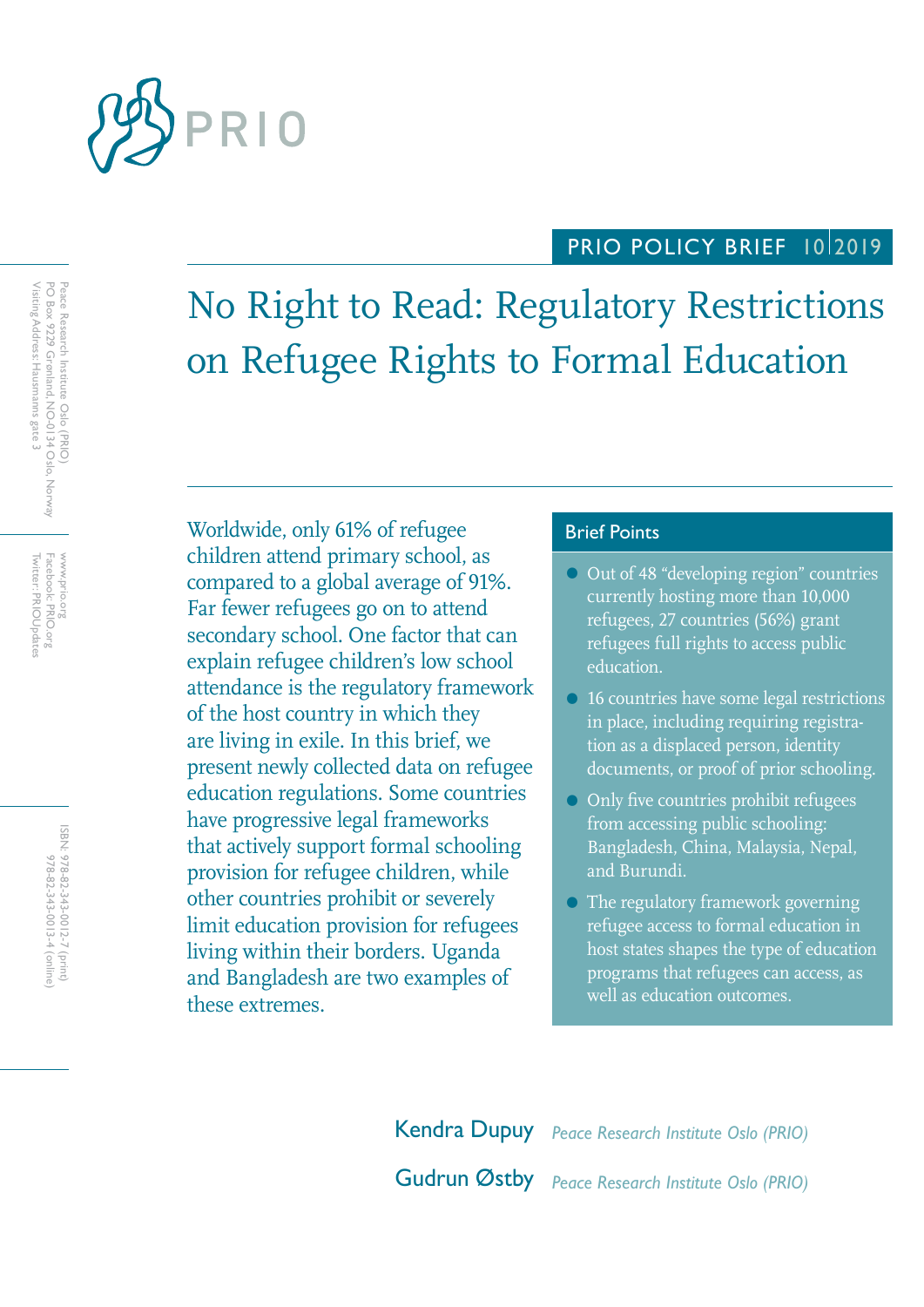#### **Introduction**

Currently, the world is experiencing the worst forced displacement crisis since the Second World War, with more than 68 million people forcibly displaced outside of their home countries by conflict, violence, and persecution (UNHCR 2017b). The vast majority of today's refugees reside in low- and middle-income countries, with the top ten refugee-hosting nationstates located in the broader Middle East and Asia (Turkey, Lebanon, Jordan, the West Bank, Pakistan, Iran, and Bangladesh) and Africa (Uganda, Sudan, and Ethiopia) (UNHCR 2017a).

Arguably, this crisis has had, and continues to have, the greatest impact on the most vulnerable members of society – in particular, children below the age of 18, who make up more than half (52%) of the world's nearly 26 million refugees (UNHCR 2017b). As protracted, long-term displacement becomes increasingly the norm, millions of young refugees are losing out on critical development opportunities, including access to education. This can be clearly seen in refugee education statistics: in 2017, the UNHCR estimated that four million refugee children are out of school, with only 61% of refugee children attending primary school, as compared to a global average of 91%, and far fewer attending secondary school.

#### **Refugee Education in Developing Host Countries**

Emergencies, such as situations of forced displacement, represent three major barriers to

education. First, crisis affects *access* to education. Among the 264 million children and youth who are out of school, one-third live in conflictaffected countries (UNESCO 2018). Second,

conflict affects education *quality*, such as the availability of trained teachers and materials.

Third, crisis leads to greater *inequalities* in education access and quality of education received. Conflict-affected countries have the biggest differences between social groups when it comes to education, with the lowest learning outcomes for the most marginalized groups, such as displaced children and youth.

A major consequence of armed conflict in recent years has been the flow of large numbers of forcibly displaced persons, both as internally displaced persons and refugees. Refugees are defined in Article 1 of the 1951 Convention

Relating to the Status of Refugees as persons living outside of their country of origin due to a "well-founded fear of being persecuted for reasons of race, religion, nationality, membership of a particular social group or political opinion" and who are as a result unwilling to return to their country of origin. Over half of all refugees in the world are children, with many unable to access schooling opportunities during displacement (UNCHR 2017a).

Ultimately, losing out on the opportunity for quality education entails not only a loss for the individual child and their family, but also for society, affecting its capacity to recover from conflict. Refugee children and youth are particularly in need of education, given their relatively large proportion within forced migrant populations, the often long-term nature of forced displacement, and the strain that large refugee populations can place on host community and nation resources.

In addition to the global push to achieve education for all as part of sustainable development, several international conventions confirm the right of refugees to education during displacement (UNESCO 2017). The 1951 Refugee Convention requires host nations to provide education to displaced populations living within their borders. Specifically, Article 22 of the Convention requires host nations to give refugees "the same treatment as is accorded to nationals with respect to elementary education". While some countries have made reservations to this Article (including Ethiopia, Egypt, Malawi, Mozambique, Zambia, Zimbabwe, and Timor Leste<sup>1</sup>), most other ratifying states have not.

Additional international conventions that affirm the universal right to education for all people, including refugees, include the 1948 Universal Declaration of Human Rights, the 1966 International Covenant on Economic, Social and Cultural Rights, and the 1989 Convention on the Rights of the Child. Finally, a number of developing countries have adopted the right to education into domestic law, though countries vary on legal requirements to provide free and compulsory education.2

In a refugee situation, refugees may either integrate into the local education system of the host country when their numbers are relatively small, or non-governmental organizations may provide them with "emergency education" programs that are designed specifically for camp settings when refugee numbers are very large (Dryden-Peterson 2015). Emergency education programs

rapidly provide education for crisis-affected people who would otherwise miss out on the opportunity to attend school due to infrastructure damage and inaccessibility (Baxter and Triplehorn 2004). If no education is provided during emergencies, it is highly likely that some children, perhaps a whole generation, will miss years of schooling and never be able to reenter the formal school system as a result, particularly if they remain in camps for long periods of time.

#### **New Data on Refugees' Rights to Formal Education**

Between November 2018 and February 2019, we collected data on the regulations governing the rights of refugees to access public education in the 48 "developing region" countries currently hosting more than 10,000 refugees.<sup>3</sup> By regulations, we mean the government-created laws and policies that serve as the legal basis for rules governing behavior in a sovereign territory, and enforced by the government. We selected the countries in our dataset based on the UNHCR's definition of "developing regions", a list of states primarily located outside of North America, Western Europe, Japan, and Australia (UNHCR 2017a).4 The UNHCR claims that 92% of the refugees under its mandate are hosted in countries in "developing regions".

#### **Three Categories of Refugee Education Regulations**

As depicted in Table 1, countries can be roughly grouped into three categories of refugee education regulations: A) those with *no restrictions* at all on refugee education access; B) those with *some restrictions* in place; and C) those with full, *complete restrictions* in place. These classifications are based only on what is contained in a country's relevant regulations (laws and policies), and not on what happens in practice (i.e. implementation).

Countries in the first group in Table 1 (A) place no restrictions whatsoever on refugee access to education. This means either that refugee laws and policies, and/or education regulations, make no special mention of refugee rights to education, or that the relevant regulations explicitly grant refugees the same rights as nationals to public education services.

Countries in the second group (B) place some form of restriction on refugee access to education. Refugees must show proof of registration as an asylum seeker (Turkey, South Africa) or as a registered refugee (West Bank). They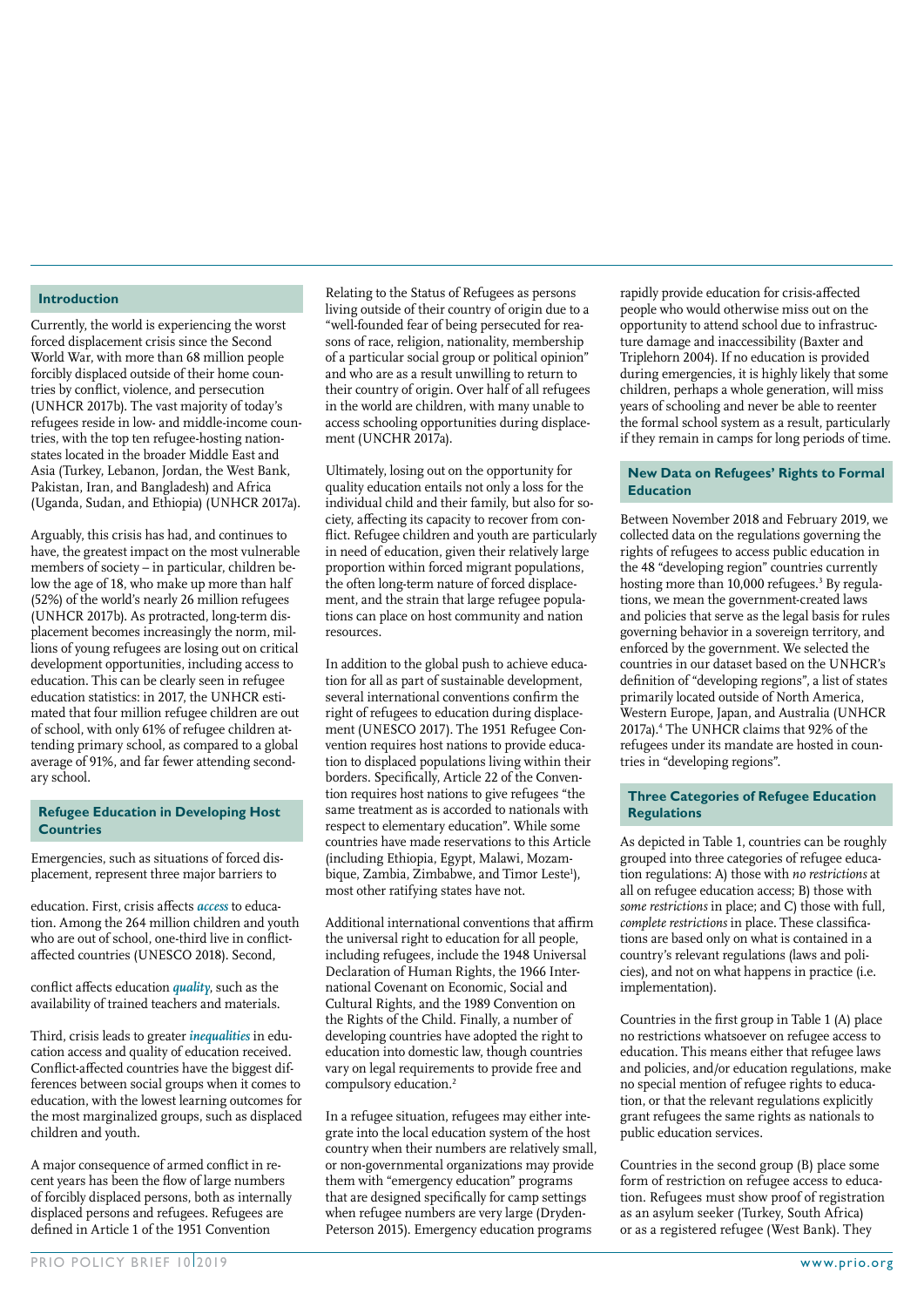|               | (A) No restrictions at all | <b>B) Some restrictions</b>     | <b>C)</b> Complete restrictions |
|---------------|----------------------------|---------------------------------|---------------------------------|
| $U$ ganda $*$ | B. Faso                    | Turkey*                         | Bangladesh*                     |
| $Sudan*$      | Rep. Congo                 | Jordan*                         | China                           |
| Ethiopia*     | Armenia                    | Palestine (West Bank and Gaza)* | Malaysia                        |
| Syria         | Djibouti                   | Lebanon*                        | Nepal                           |
| DR Congo      | Senegal                    | Pakistan*                       | Burundi                         |
| Kenya         | Togo                       | $Iran*$                         |                                 |
| Chad          | Ghana                      | Iraq                            |                                 |
| Cameroon      | Guinea-Bissau              | Egypt                           |                                 |
| South Sudan   | Liberia                    | Venezuela                       |                                 |
| Yemen         | <b>Brazil</b>              | Algeria                         |                                 |
| India         | Central African Republic   | Thailand                        |                                 |
| Rwanda        | Papua New Guinea           | Ecuador                         |                                 |
| Niger         | Zambia                     | South Africa                    |                                 |
| Mauritania    |                            | Angola                          |                                 |
|               |                            | Tanzania                        |                                 |
|               |                            | Mali                            |                                 |

Table 1: Legal restrictions on refugee rights to access public education (\* and orange denotes top-ten refugee hosting country as of 2017) ( $n = 48$ )

may also show other forms of government registration, residency, and/or identification documents to access public schools (Jordan, Lebanon, Pakistan, Iran, Venezuela, Ecuador). Other countries require proof of prior education (Egypt, Algeria, Ecuador) or a birth certificate to enroll in school (Angola, Mali, Senegal). Tanzania places a different type of restriction on refugees' access to education: refugees there can only attend schools teaching the curriculum of their country of origin. Jordan prohibits over-aged refugee children from accessing public schools.

The five countries in the third group (C) prohibit refugees from accessing any formal education at all. We discuss the case of Bangladesh below. Chinese regulations do not grant refugees any legal status, thus denying them a legal basis for accessing public services, and its 1986 Compulsory Education Law does not grant education rights to migrants of any kind.<sup>5</sup> In Malaysia, refugee children have no right to access the country's formal education system since refugees are considered illegal immigrants. As a result, they receive no official government recognition or support. Refugee children instead receive education through an informal parallel system of community-based learning centers run by NGOs. Nepal also does not grant refugees the right to access public education services. Finally, Burundi's Constitution does not extend the right to education beyond citizens, and the country

furthermore made a reservation to the 1951 Refugee Convention's right to public primary education as it viewed this provision as creating better conditions for refugees than for other groups.

#### **Contrasting Approaches: Uganda vs. Bangladesh**

#### *Uganda*

Uganda is one of the top ten refugee-hosting countries in the world, with over 1.5 million refugees currently living in the country, an increase of 35% from 2016. The majority of these refugees are from South Sudan and the Democratic Republic of the Congo.

Uganda's current regulatory framework for refugees is generally considered among the most progressive in the world, granting refugees full rights to freedom of movement, employment, land ownership, and access to public services (World Bank 2016). Uganda's current refugee regulations stipulate that refugees have the same rights as nationals to access education. As part of the country's regulatory emphasis on integrating refugees into local host communities, refugees can attend Ugandan schools. The 1995 Constitution states that all persons have the right to education, and it further requires the government to provide free and compulsory basic education.

Section 32 of the 2006 Refugees Act further states that refugee children in particular "shall be accorded the same treatment as nationals with respect to elementary education"<sup>6</sup> and that refugee children in Uganda are entitled to the rights and freedoms contained in the country's Children Act, the 1981 African Charter on the Rights and Welfare of the Child, the 1989 Convention on the Rights of the Child, and the Geneva Convention. The 2010 Refugee Regulations do not specifically mention rights to education, but Article 61 states that refugee concerns should be taken into consideration in sustainable development planning.

Uganda's progressive approach to refugee rights took a new direction in September 2018 when the government launched the Education Response Plan for Refugees and Host Communities, the first national policy plan in the world to specifically "set out a realistic and sustainable plan to ensure improved learning outcomes for increasing numbers of refugee and host-community children and adolescents across Uganda" (Government of Uganda 2018; UNESCO 2018). The plan aims to bridge humanitarian and development actors and responses, and in doing so to provide nearly 600,000 learners with improved education services at a cost of USD \$389 million over 3.5 years.

The effect of Uganda's progressive refugee legal framework in the education sector is that in the country's refugee settlements, primary education is provided free of cost, with the UNHCR and other implementing partners funding infrastructure and materials as well as teacher salaries (World Bank 2016). Refugee students attend class alongside Ugandan students and learn the Ugandan curriculum, in English. Implementing partners (non-government organizations such as the Norwegian Refugee Council and Save the Children) further implement tuition-free non-formal programs at the primary school level, including accelerated education programs as well as technical and vocational training programs.

#### *Bangladesh*

Bangladesh is, like Uganda, a top refugee-hosting country. Over 900,000 refugees are currently hosted in Bangladesh, 741,000 of which arrived after August 2017. Most of these refugees fled a campaign of government violence unleashed in 2017 in Rakhine state in neighboring Myanmar; the majority are members of the Rohingya ethnic group.